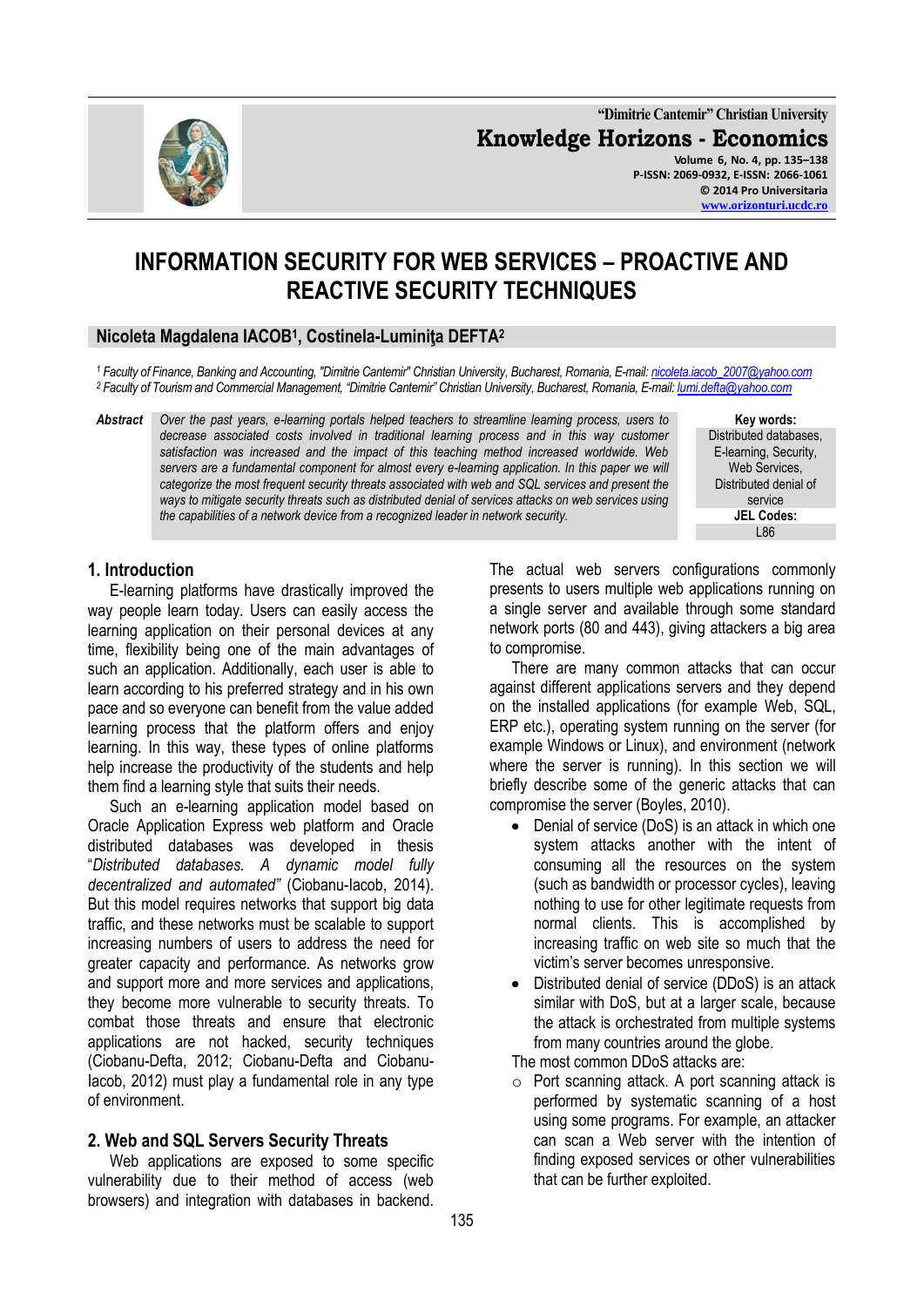- o Ping flooding attack. A ping flooding is a classical type of attack where the attacker send sends ICMP echo requests packets as fast as possible without waiting for replies.
- o SYN flooding. This attack requires knowledge of the TCP/ IP protocol suite because this is a network protocol targeted type of attack. In SYN flood the attacker sends a SYN packet to target host which then respond with SYN acknowledgement. In the end of communication, the attacker does not send any ACK packet back to the target host and this causes the connection to remain in half open state. TCP connection established to the attacker host is not ending, waiting for the session to expire. The attacker continue sending new SYN packets until TCP SYN queue is filled and cannot accept any new connections.
- $\circ$  IP packet fragmentation attack. In this attack, an attacker change the TCP/IP protocol behavior to break packets up into smaller pieces, or fragments, that bypass most intrusion-detection systems.
- Password attacks. Password attacks can be implemented using different methods, including brute-force attacks and packet sniffers. Although packet sniffers can reveal user accounts and passwords, from network packet captures where an attacker can see in clear or decrypt some passwords, password attacks usually refer to specific attempts to identify a user account, password, or both. A brute-force attack is performed using some programs that run across the network and attempt to log in to the attacked server using various users and passwords. When a user account is compromised and if this account has enough privileges, the attacker can gain access to the system.
- Cross-site scripting or XSS is a technique that makes use of vulnerabilities in web applications. In a cross-site scripting attack, data is entered into an application which is later written back to another user. If the application is not coded is such a way to validate the data correctly, it may simply echo the input back allowing the insertion of malicious code into the web page.
- SQL injection type of attack search for a vulnerability in the database associated with a web application. The malicious code is inserted into strings that are later passed to the SQL server, parsed, and executed.
- Malware is a malicious software. It consist of viruses, bots, spyware, worms, trojans, rootkits, and any other software intended to disrupt normal user activity and collect personal data.

# **3. E-Learning Platforms Security**

In the diagram below (Figure 1), we figured a typical network and systems architecture for an e-learning platform (Baron et al, 2014), consisting of a database server and a web server to serve client requests. We choose an Adaptive Security Appliance from Cisco to defend servers from various security threats. Cisco ASA provide an end to end security solution, offering protection from OSI (Open Systems Interconnection model) layer 2 to 7. The built in IPS (Intrusion Prevention System) enhance firewall protection by looking deeper into the packets to provide real-time ip protection against worms, trojans, and exploits against application and operating systems vulnerabilities (Iacob, 2014).

We will present two types of security techniques related to two types of web services attacks:

- 1) Proactive technique (we threat a problem before it become an issue) used against distributed denial of service attacks on web services using tcp syn type of attack:
- 2) Reactive technique (we threat the problem as it arrives) used against distributed denial of service attacks using http applications resource exhaustion.

1) TCP SYN attack is a type of DoS attack in which a sender transmits a volume of connections that cannot be completed. This causes the connection queues to fill up, in this way denying service to legitimate TCP users.

When a normal TCP connection starts, a destination host receives a SYN packet from a source host and sends back a synchronize acknowledge (SYN ACK). The destination host must then hear an ACK of the SYN ACK before the connection is established. This is referred to as the TCP three-way handshake. In this type of attack the last part of the "three-way handshake" is never completed and the entry remains in the connection queue until a timer expires, typically for about one minute. By generating TCP SYN packets from random IP addresses at a rapid rate, it is possible to fill up the connection queue and deny TCP services (such as web services) to legitimate users.

A proactive approach for this type of attack means to configure the Adaptive Security Appliance to be ready to mitigate tcp syn attack before this will happen.

In order to identify the traffic, we will create a policy map that will match http type of traffic (to protect internal web server) and define the necessary connection limits. The policy map will be applied to the outside interface: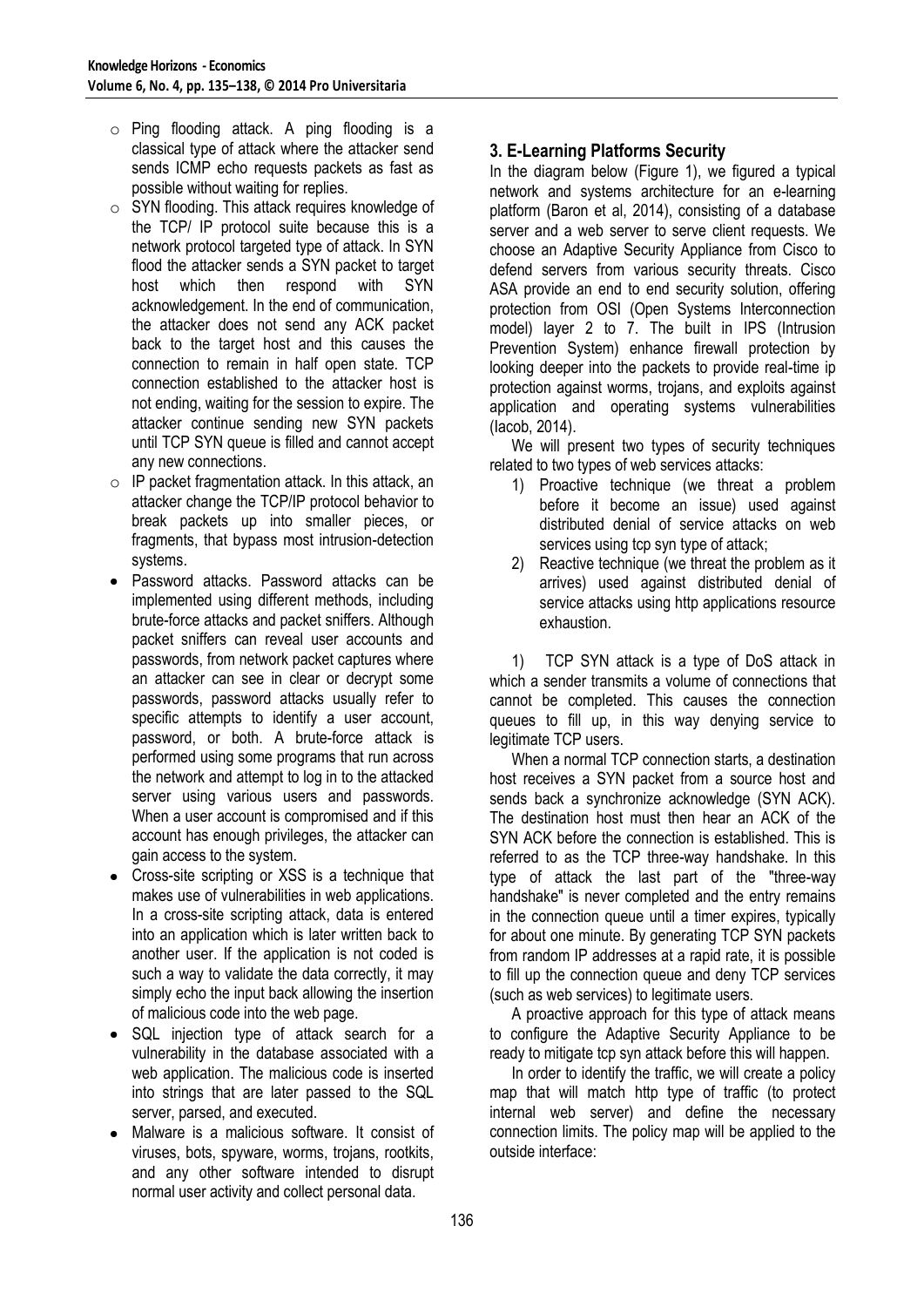

*Figure 1.* Typical network and systems architecture

class-map *web\_protect*

match port tcp eq 80 //match http type of traffic – port 80

policy-map *synattack*

class *web\_protect*

set connection conn-max 100

*// maximum number of simultaneous connections*

set connection embryonic-conn-max 500

*// maximum number of simultaneous embryonic connections*

set connection per-client-embryonic-max 100

*// maximum number of simultaneous embryonic connections allowed per client*

set connection per-client-max 5

*// maximum number of simultaneous connections allowed per client*

service-policy *synattack* interface outside

// *policy is applied on outside interface of security device*

An embryonic connection is a TCP connection request that has not finished the necessary handshake between source and destination. When embryonic connections are configured on ASA, the security appliance intercepts the initial SYN from going to the backend server and forwards the connection only when the 3-way handshake is complete.

2) As a basic security measure, we configured an access list on appliance that permits to enter in local area network only http traffic destined for the web server and have applied this access list on outside interface (the interface facing Internet). All other traffic will be dropped at the outside interface by the security appliance. By using such an inbound ip packet filter, the sql server is not exposed to the internet and web server

is exposed only on port 80 (required to server http requests to students using e-learning web platform). If a packet is denied by the access list, the security appliance discards the packet and generates a syslog message indicating that such an event has occurred.

access-list *WEBTRAFFIC* extended permit tcp any host 4.4.4.4 eq www *//where 4.4.4.4 is the ip address of the web server*

But this type of access list does not help us to deal with application resource exhaustion Dos attack, which means that the attacking servers/botnets create thousands of application requests (http requests) to our web server, thus consuming the application resources. Http application attacks usually have a pattern or string which may help distinguish the attacking http requests from other legitimate requests. Analyzing http attacking packets, we might find such a common parameter or string, which can be for example a common POST or GET URI request. With the ASA HTTP inspection feature we can match on this common pattern in the HTTP packet and in this way we can filter the attacking packets and drop them.

We will use the access list WEBTRAFFIC that match all traffic destined to our webserver and add to this http inspection:

regex *malicious* dfr9xd *//define malicious string found in all requests implied in attack*

class-map *WEBTRAFFIC*

match access-list *WEBTRAFFIC*

*//packet classification that match the access list for web traffic*

policy-map type inspect http *DOS //HTTP inspection policy to match on the malicious string*